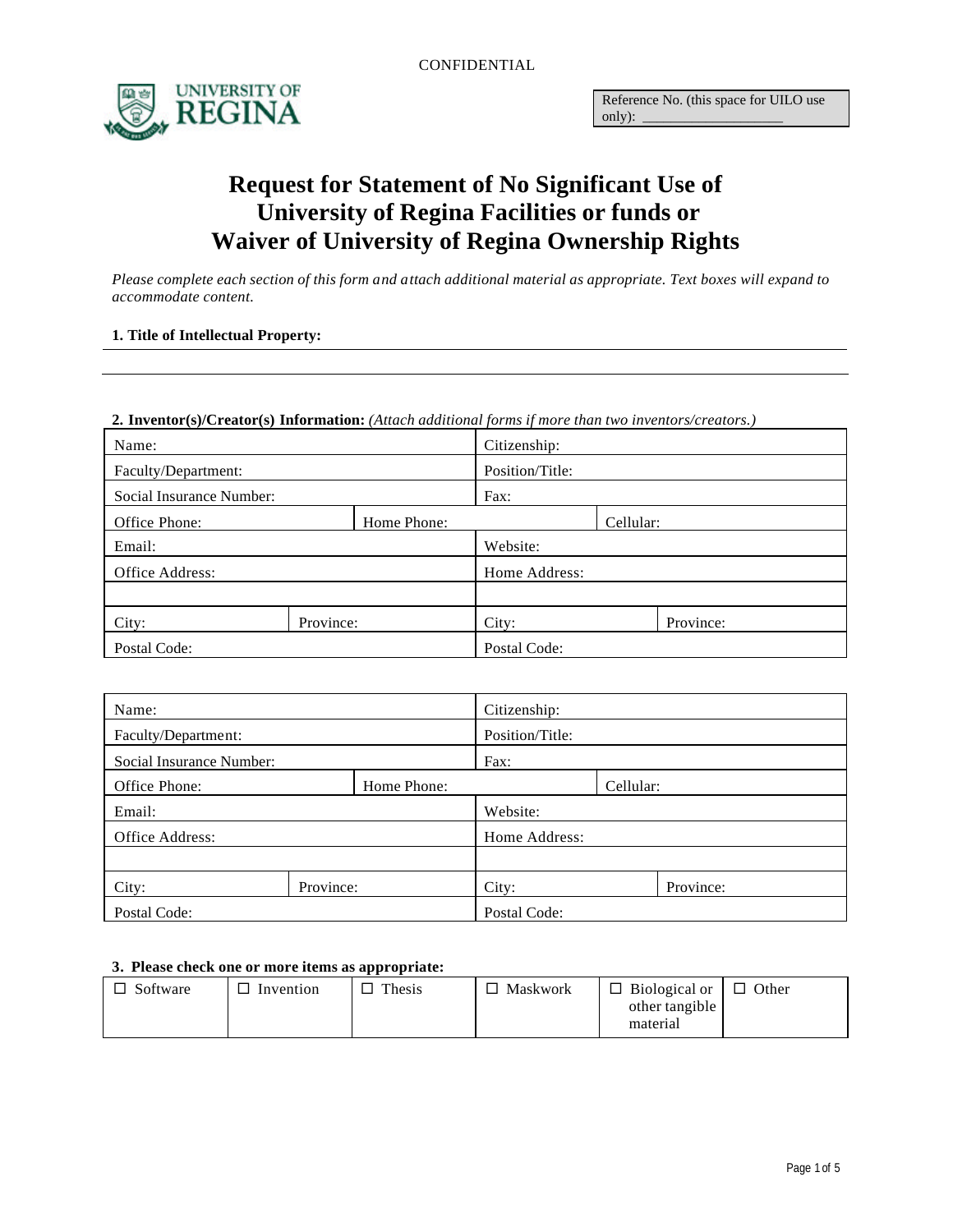**4. Give a complete detailed description of the Intellectual Property:**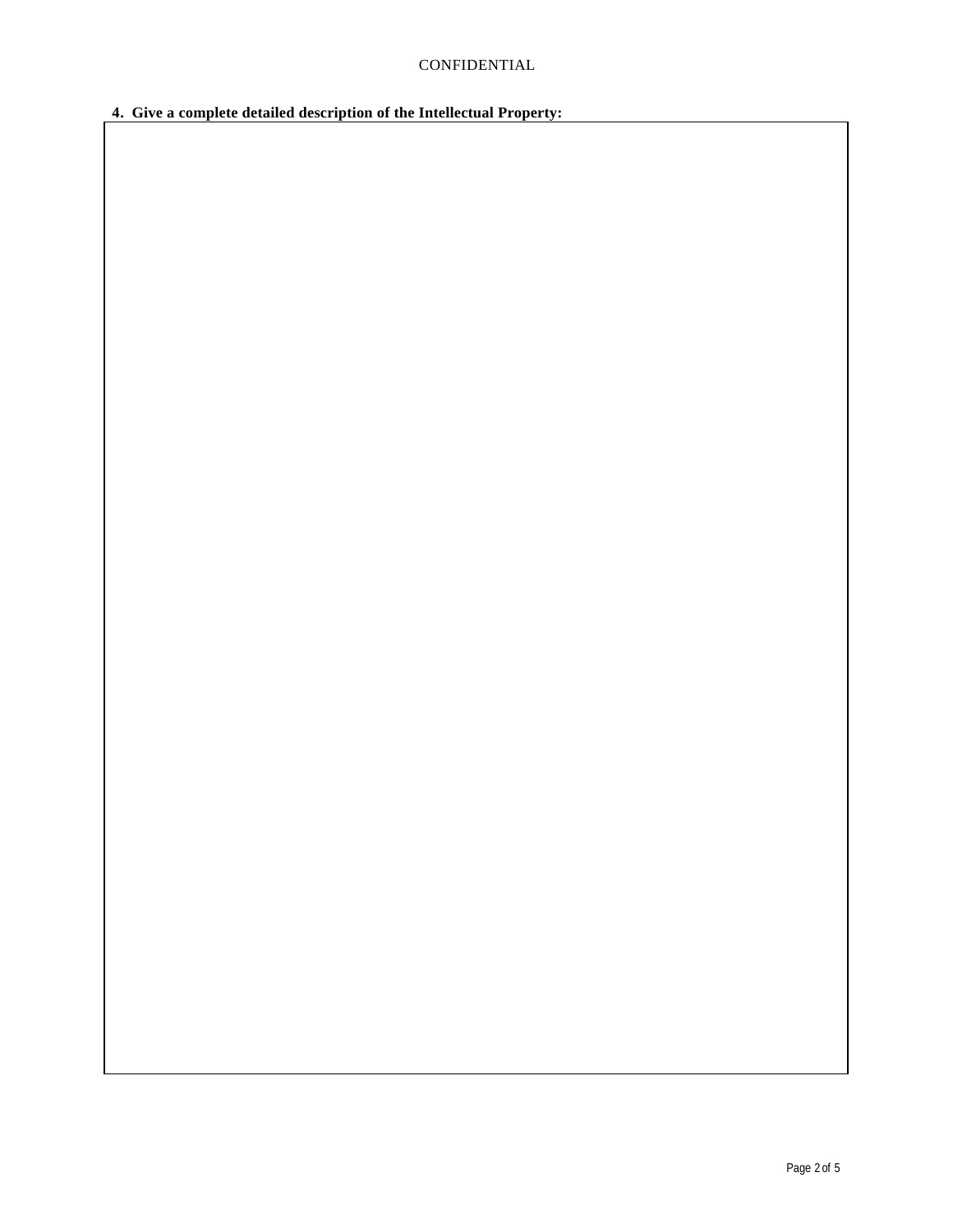| Event                                                                                                                             | Date | <b>Reference/Comments</b> |
|-----------------------------------------------------------------------------------------------------------------------------------|------|---------------------------|
| Earliest conception date or reduction to<br>(a)<br>practice. Is there substantiating evidence<br>such as a notebook or a witness? |      |                           |
| (b) Dates of oral or written disclosures to<br>other persons and names of such<br>persons. Include future public<br>disclosures.  |      |                           |
| (c) First written records and availability of<br>such records.                                                                    |      |                           |
| (d) Dates and results of first test of<br>invention and first successful test.                                                    |      |                           |

**5. Provide a chronology of the principal events in the conception and development if this Intellectual Property.**

**6. The undersigned know(s) of no commitment to any industrial or government sponsor, or to any additional person or entity, that would inhibit the University of Regina's ability to carry out its responsibilities under University policies, or with respect to third parties. Please list:**

| Sponsorship Sources (if any):                                                                                                                                                     |                                                     |                   |  |  |  |
|-----------------------------------------------------------------------------------------------------------------------------------------------------------------------------------|-----------------------------------------------------|-------------------|--|--|--|
|                                                                                                                                                                                   | University of Regina facilities/equipment utilized: |                   |  |  |  |
| University of Regina funds utilized:                                                                                                                                              |                                                     |                   |  |  |  |
| Other funds utilized:                                                                                                                                                             |                                                     |                   |  |  |  |
| If thesis, whether manuscript served as a Final or Interim Report under a sponsored research contract:                                                                            |                                                     |                   |  |  |  |
| Are you a party to any other agreement(s) pertaining to the invention (e.g. material transfer, collaboration,<br>patent agreement with another entity? $\Box$ YES<br>$\square$ NO |                                                     |                   |  |  |  |
| If yes, please list:                                                                                                                                                              | Company Name                                        | Type of Agreement |  |  |  |
|                                                                                                                                                                                   |                                                     |                   |  |  |  |
|                                                                                                                                                                                   |                                                     |                   |  |  |  |
|                                                                                                                                                                                   |                                                     |                   |  |  |  |
|                                                                                                                                                                                   |                                                     |                   |  |  |  |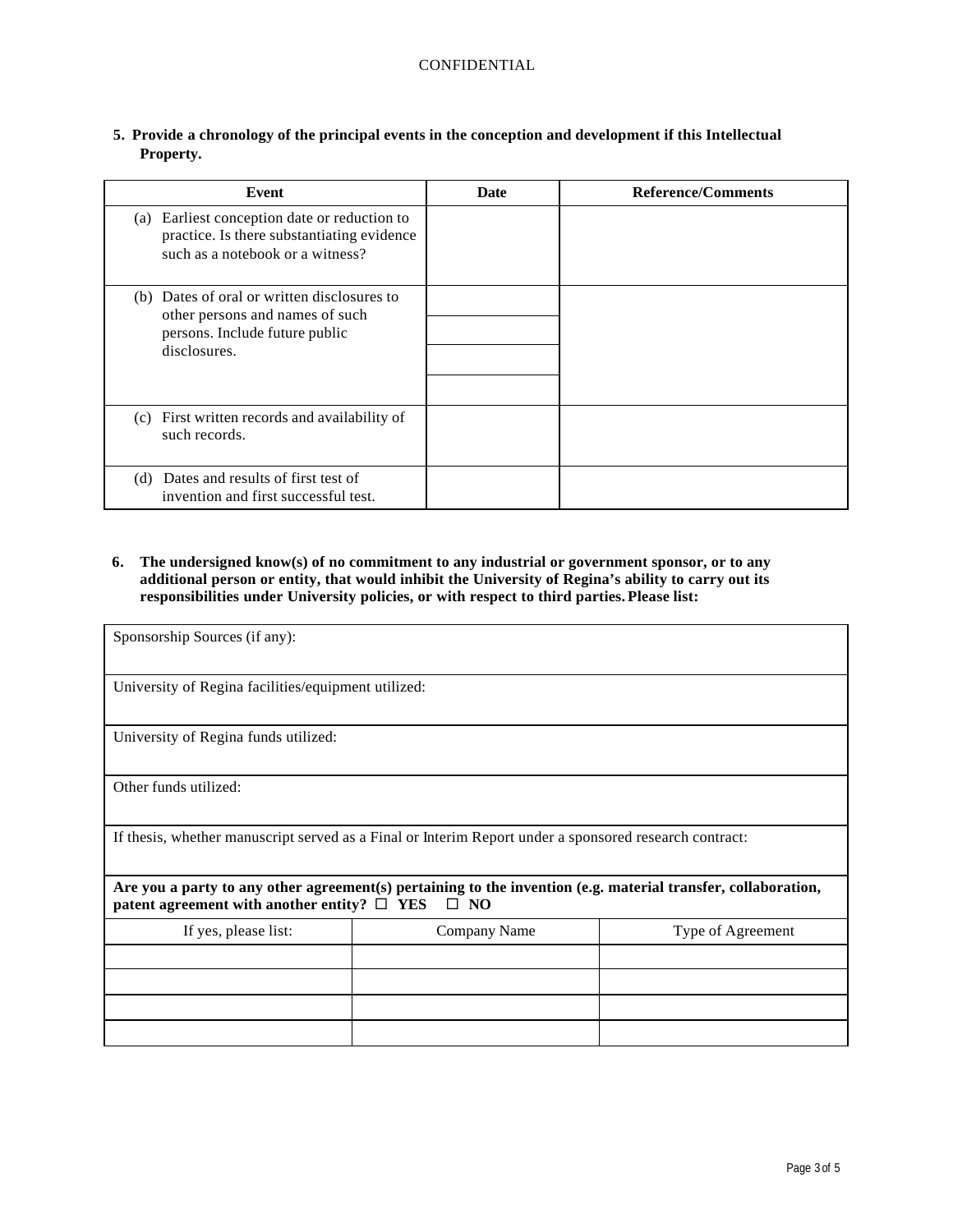# CONFIDENTIAL

#### **7. The Undersigned request(s) that the University of Regina agrees that (please check one):**

| $\Box$ (i)  | The University of Regina claims no rights in the Intellectual Property described above as it now exists<br>because the undersigned has/have developed this Intellectual Property without sponsored research funds<br>and without significant use of University of Regina facilities or University of Regina funds; or |
|-------------|-----------------------------------------------------------------------------------------------------------------------------------------------------------------------------------------------------------------------------------------------------------------------------------------------------------------------|
| $\Box$ (ii) | The University of Regina waives its ownership rights in the Intellectual Property described above for the<br>following reasons (please complete):                                                                                                                                                                     |
|             |                                                                                                                                                                                                                                                                                                                       |
|             |                                                                                                                                                                                                                                                                                                                       |
|             |                                                                                                                                                                                                                                                                                                                       |
|             |                                                                                                                                                                                                                                                                                                                       |
|             |                                                                                                                                                                                                                                                                                                                       |
|             |                                                                                                                                                                                                                                                                                                                       |
|             |                                                                                                                                                                                                                                                                                                                       |

## **8. Declaration**

It is the understanding of the undersigned that, if this request is granted, the University of Regina will make no claim to this Intellectual Property with the exception of its right to distribute theses. In addition, the undersigned understand that if this Intellectual Property is reduced to practice or otherwise further developed by any of the undersigned making significant use of the University of Regina administered funds or facilities, the University of Regina may assert further rights in accordance with University policies.

#### **9. Signatures**

Each Inventor/Creator must sign and date the last page of the waiver. Additionally, the waiver should then be read and signed by appropriate Dean or Department Head.

| Inventor(s)/Create(s) | Inventor(s)/Create(s) |
|-----------------------|-----------------------|
| Signature:            |                       |
|                       |                       |
|                       |                       |
| Print Name (s)        | Print Name            |
| Date:                 | Date:                 |

#### **10. Approval by Dean/Department Head**

|             | I reviewed this Intellectual Property with the creator(s),<br>and am familiar with the circumstances of its<br>development. I have read specifically confirm to the<br>best of my knowledge the veracity of the assertions set<br>forth in Sections. |
|-------------|------------------------------------------------------------------------------------------------------------------------------------------------------------------------------------------------------------------------------------------------------|
| Print Name: | Date:                                                                                                                                                                                                                                                |